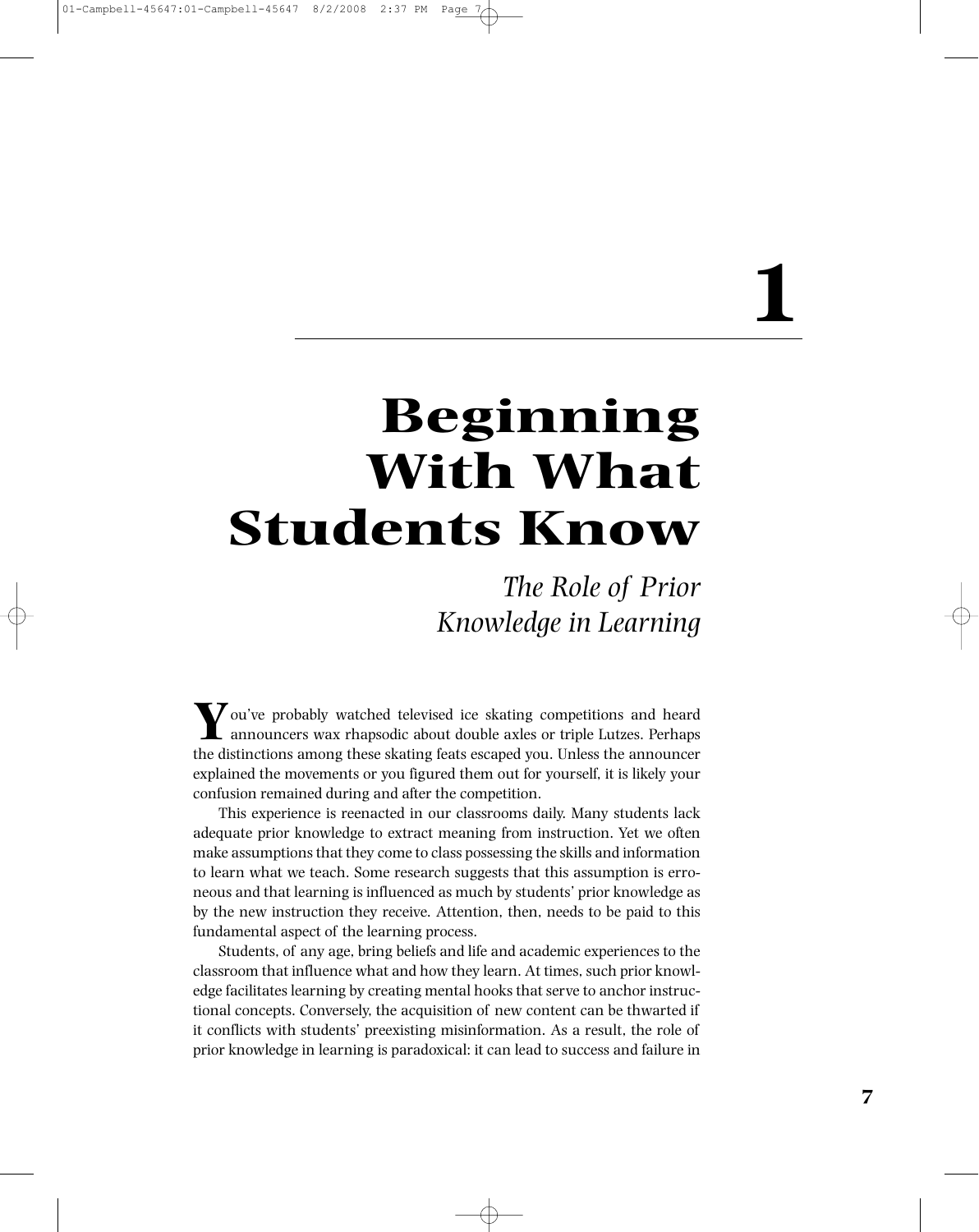the classroom. Consequently, teachers and students alike can benefit from taking time before instruction to identify what is known or, more accurately, believed to be known about a topic. Many strategies can tap students' prior knowledge. Later in this chapter, several are described.

# **WHAT ROLE DOES BACKGROUND KNOWLEDGE PLAY IN LEARNING?**

Piaget (1968) disagreed with the *tabula rasa* notion of the child's mind. Instead, he proposed that young children gradually develop cognitive structures to make sense of the world. By the time they enter school, students have constructed informal theories about how things work, about themselves, and about others (Bransford, Brown, & Cocking, 2000; Carey & Gelman, 1991; Donovan & Bransford, 2005; Gardner, 1991). One example of a common childhood theory is the distinction between living and nonliving things. Some children perceive movement as a way to distinguish what is alive and what isn't. Since people move, they are alive, while plants are not, because they are stationary. In the classroom, children's conceptions about living and nonliving categories, or any other topic about to be taught, can be activated. When this is done, teaching shifts from transmitting knowledge to blank, absorbent minds to refining restructuring and building upon preexisting notions.

When preparing for instruction, most of us focus tremendous effort on the content we will teach. Often, less planning and instructional time is dedicated to accessing preexisting knowledge. This oversight can have significant implications. If preconceptions are not engaged, children may fail to correctly grasp new concepts or give up on a subject altogether. One simply needs to consider the prevalence of the notion that some people are good at math while many are not. Such ideas can prevent learning if not addressed. Further, if students' preexisting knowledge conflicts with the new content, the presented material information risks being distorted. For example, studies at all grade levels have shown students' chronic misunderstanding of basic physics concepts. When they attempt to explain the upward toss of a ball, they describe an initial upward force that is balanced at the top of its trajectory, and pulled by gravity back to the earth (Roschelle, 1997).

Physicists, by contrast, explain the ball toss in terms of a single force, that of gravity with positive, zero, and decreasing momentum. Research has shown that errors in solving math and science problems are not random (Roschelle, 1997). Instead, they emerge from students' underlying concepts or homespun theories. Furthermore, when students are asked to produce rote memory answers to questions, they may appear to know more than they do. If asked to apply the concepts to new problems or to give analogies, they may give responses that consist of unconventional and unacceptable explanations. To counteract the potential negative influence of prior knowledge, teachers and students can dedicate time and effort to making thinking visible and malleable.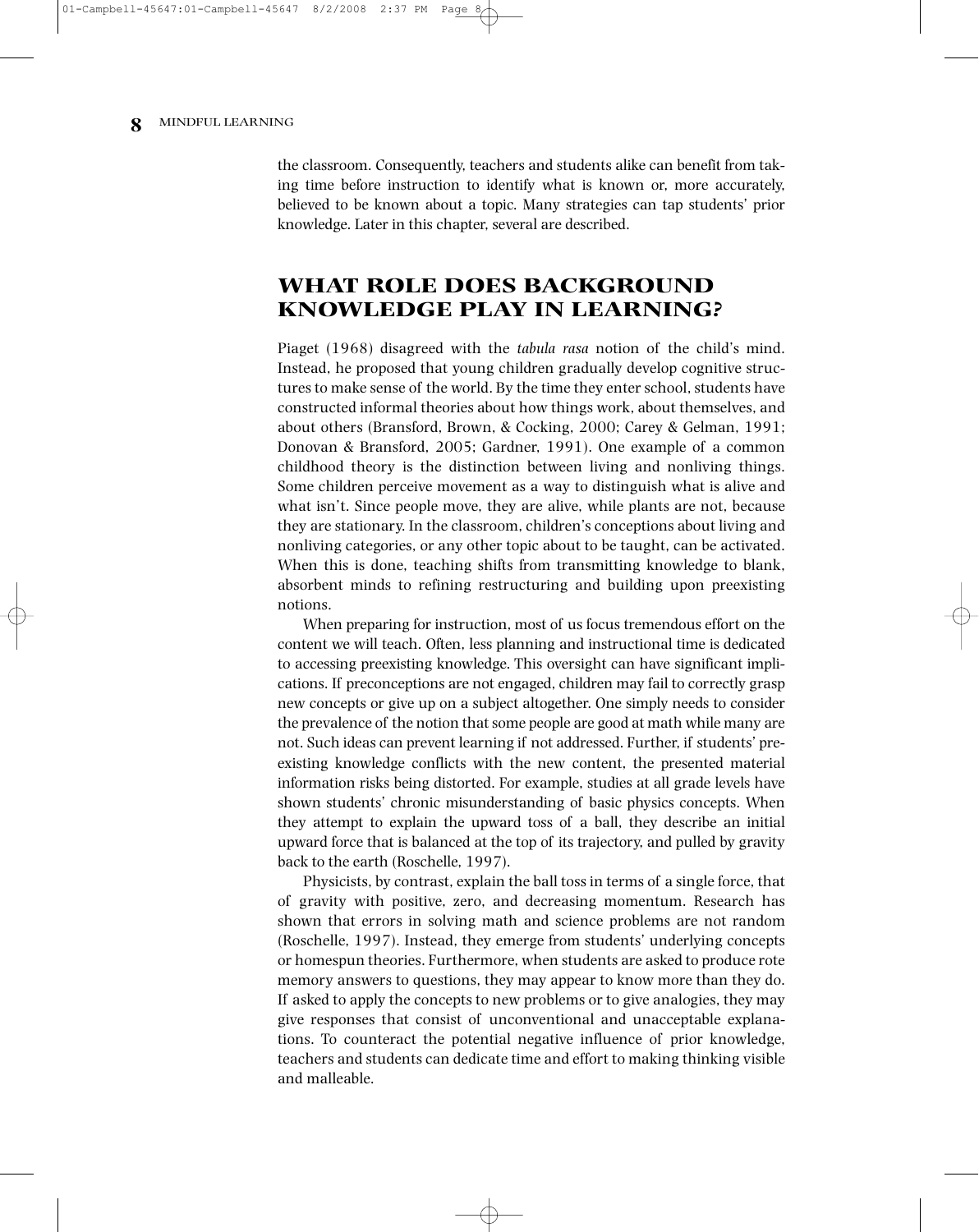#### $01-Camobel 1-45647:01-Camobel 1-4564$

# **WHAT DO RESEARCH STUDIES SHOW ABOUT PRIOR KNOWLEDGE?**

Background knowledge is the raw material that conditions learning. It acts as mental hooks for the lodging of new information and is the basic building block of content and skill knowledge. In the literature, the term prior knowledge is often used interchangeably with background knowledge. Here, the terms are used synonymously since they mean essentially the same thing. It is interesting to consider how researchers define the concept. Some simply define prior knowledge as what a person already knows about the content (Marzano, 2004; Stevens, 1980) while others have more complex definitions. For example, Biemans and Simons (1996) conceive of prior knowledge as "all knowledge learners have when entering a learning environment that is potentially relevant for acquiring new knowledge (p. 6). Dochy and Alexander (1995) go further by claiming that prior knowledge is the whole of a person's knowledge, including explicit and tacit knowledge, metacognitive and conceptual knowledge.

Another helpful perspective of background knowledge is evident in Australia's Productive Pedagogies efforts.The State of Queensland's Department of Education (2002) refers to "high connection" and "low connection" learning.

High connection learning gives students the opportunity to link their prior knowledge to the topics, skills, and competencies addressed in the classroom. By contrast, low connection learning introduces new information without any direct or explicit exploration of students' background knowledge. Queensland educators are encouraged to teach productively by tapping student background knowledge.

The Australian example is noteworthy. Substantial research has validated the important role prior knowledge plays in students' academic success (Educational Research Service, 2006; Marzano, Gaddy & Dean, 2000; Smith, Lee, & Newmann, 2001). In fact, research has identified "red flag" approaches to teaching that undermine student motivation and learning. These include foregoing connecting new material to students' prior knowledge (Dolezal, Welsh, Pressley, & Vincent, 2003). Such connections are important because students confront new information every day. They must integrate the new material into their existing knowledge, construct new understandings, and revise current beliefs or theories as needed. Students who lack adequate prior knowledge or are not able to activate what they know often struggle to progress in a subject area or school itself.

As educators, we are fortunate to have meta-analyses and other research available on effective strategies. Before considering the findings from these studies, it should be clarified that there are two primary classroom approaches to working with prior knowledge. The first includes tapping or activating preexisting knowledge. The second approach is that of building or developing new background knowledge. The strategies included in this chapter address both.

Much of the research on background knowledge has focused on basic skills acquisition (Donovan & Bransford, 2005; Marzano, 2004; Strangman & Hall, 2004). For example, we know that reading comprehension (in many subject areas, not just language arts!) increases when background knowledge about a text's content is engaged (Bolin, 2005; Christen & Murphy, 1991; Graves &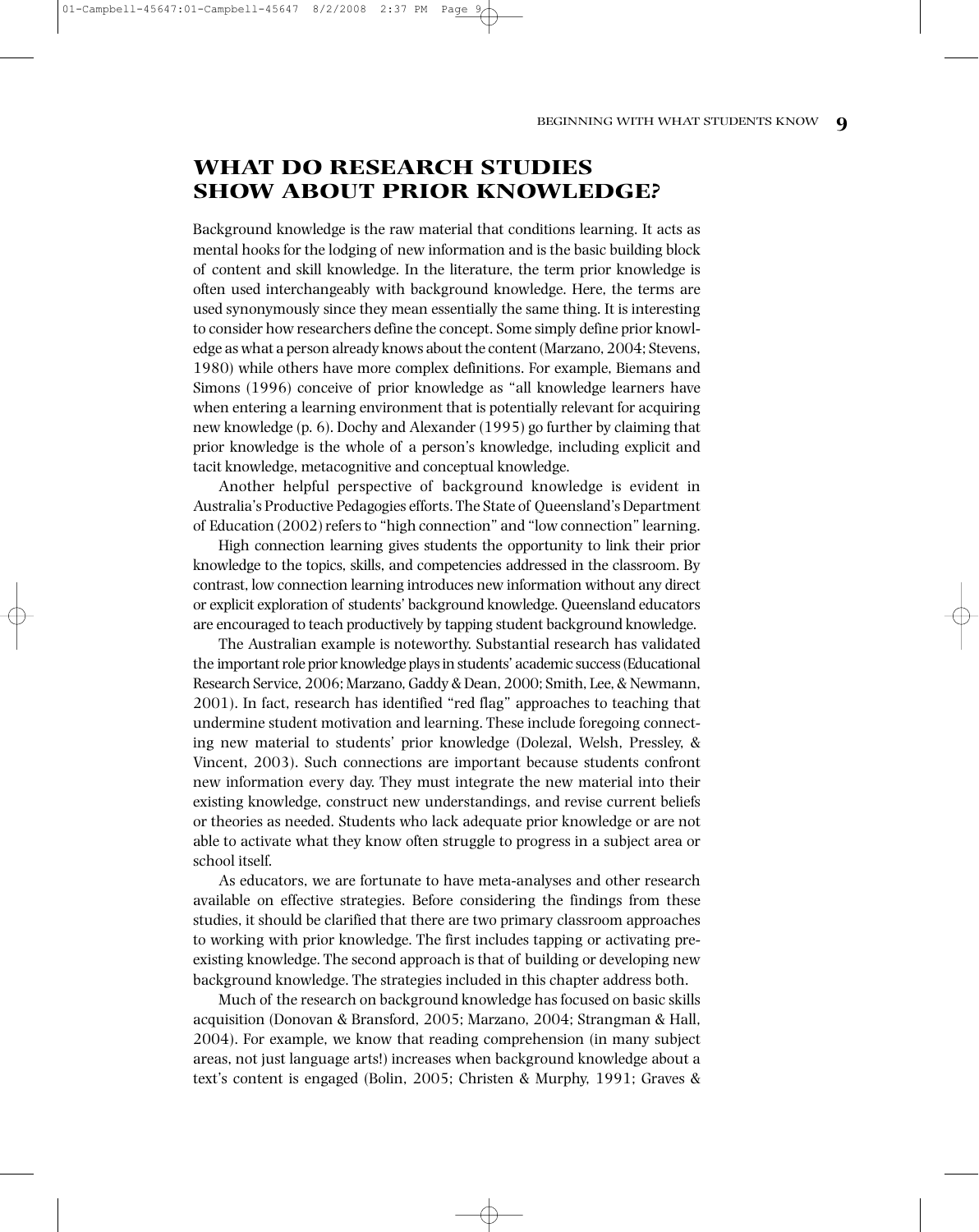Cook, 1980; Hayes & Tierney, 1982; Ogle, 1986; Stevens, 1982; Strangman & Hall, 2004). Successful techniques for tapping prior knowledge need not be difficult. Several meta-analyses (Marzano, 1998; Pressley, 1992; Strangman & Hall, 2004) reveal that simply asking students what they know about a topic before reading or instruction can raise achievement. Likewise in math and science, research has demonstrated that asking students questions about key concepts and/or clarifying them before teaching the content increases achievement (Fuson, Kalchman, & Bransford, 2005; King, 1992; Minstre11, 1989).

Many studies suggest that mathematics instruction should build on students' existing knowledge along with teaching computational algorithms (Ball, 1993; Bolin, 2005; Bransford, Brown, and Cocking, 2000; Carpenter & Fennema, 1992; Carpenter, Fennema, & Franke, 1996; Donovan & Bransford, 2005; Educational Research Service, 2007; Lambert, 1986). This is because students often possess relevant information that can assist them in mastering new content. A case in point is that many children have informal methods for working with math in their everyday lives. Such knowledge can be engaged when the formal symbol systems are taught. Younger students might explain how they know the number of classmates stepping on and off a school bus. Older youth can be asked about financial approaches to buying a car. For those struggling with math using student think out louds and explicit instruction have been shown to enhance background knowledge (Education Research Service, 2007; Gersten & Clark, 2007). It is also important that teachers teach and ask their students to use the language of mathematics and the actual vocabulary encountered in the classroom and text.

Vocabulary plays a fundamental role in any student's knowledge base. In fact, some research suggests that teaching vocabulary is synonymous with building background knowledge (Marzano, 2004). Understanding key words is critical before learners can progress academically. For example, the average number of new words expected to be learned by a middle schooler is around 600 annually while for a high schooler it is 800 (Bolin, 2005; Marzano, 2004). It is easy to see how students can fall behind if they do not learn vocabulary.

Unfortunately, many students do begin behind. Studies of diverse firstgrade students reveal that many possess half the vocabulary knowledge as their peers (Graves & Slater, 1987; Marzano, 2003; Nagy & Herman, 1984). Fortunately, all teachers at all grade levels, in all subject areas, can teach the essential words for their disciplines. A benefit of the standards movement is that it has targeted specific words in subject areas which can be the ones taught. Further, it is important that students use and apply the words themselves. Teachers may be interested in the work of Marzano (2004, 2005) and his colleagues at Mid-Continent Research for Education and Learning (MCREL). They identified nearly 8,000 words for common subject areas and suggest that teachers and schools teach 30 key terms per subject area annually. Additionally, the Tennessee State Department of Education (2006) has launched a statewide effort and has posted K–12 vocabulary for core subject areas on its Web site.

The recent emphasis on developing background knowledge by teaching key vocabulary echoes research findings from the cognitive sciences. In addition to the acquisition of facts, learners of all ages need to be taught key organizing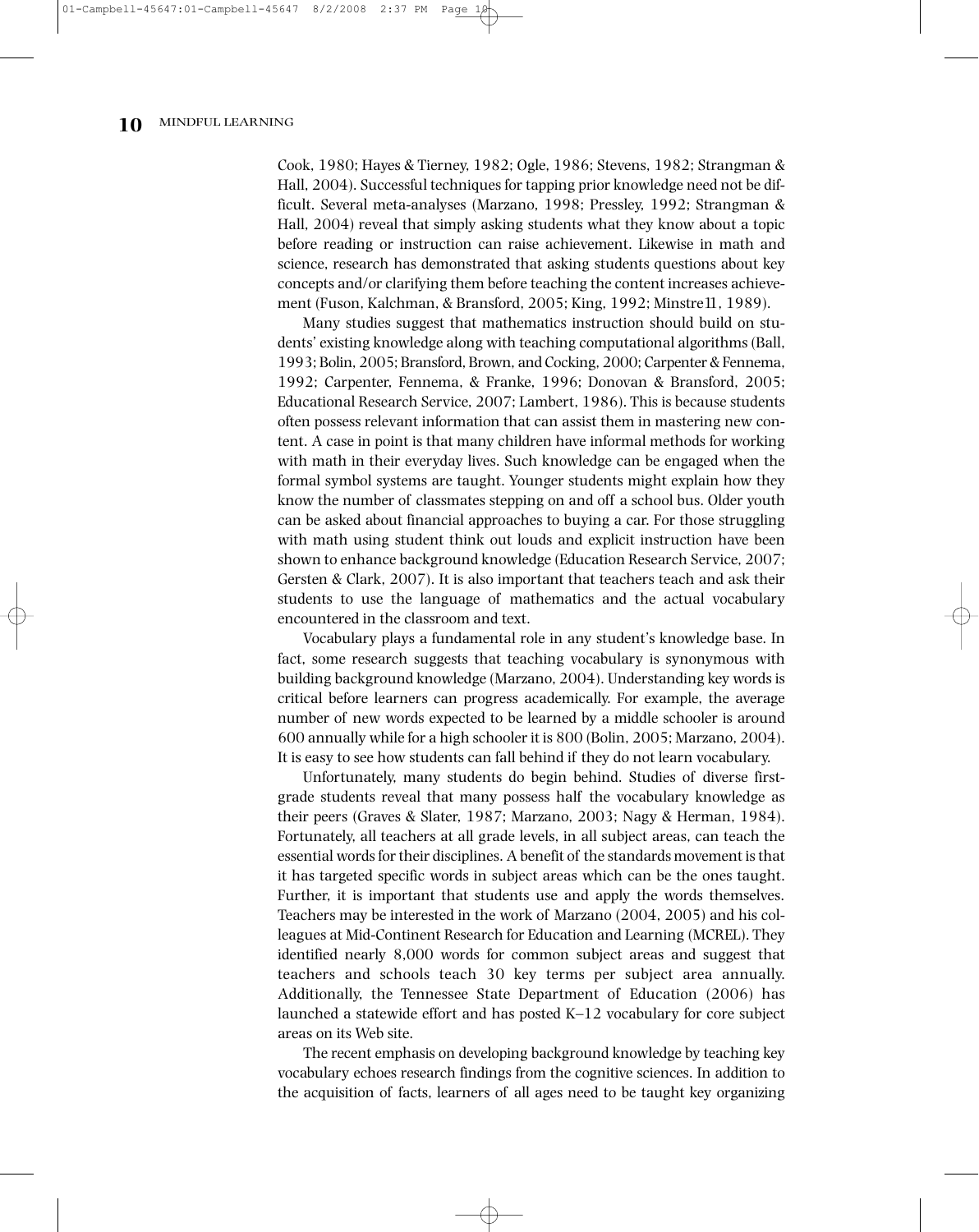#### BEGINNING WITH WHAT STUDENTS KNOW **11**

 $01-Camobel 1-45647:01-Camobel 1-$ 

ideas or generalizations of the topic or discipline at hand (Bransford et al., 2000; Diamond & Hopson, 1998). Big concepts or categories provide the glue for factual understanding, accommodate in-depth learning, and allow students to transfer and apply what they know. If a conceptual framework is lacking, students will be left to rely on their own preconceptions about how the world works.

Many researchers maintain that a significant purpose of education is to correct students' erroneous notions (Bransford, Brown, & Cocking, 2000; Donovan & Bransford, 2005; Gardner, 1991; Strangman & Hall, 2004). Attempts to make sense of the world, self, and others begin in early childhood and such homespun theories are not often correct. Subsequently, they can have consequences in K–12 education. Strangman and Hall (2004) report several studies that show that when students do harbor misperceptions, prior knowledge activation can actually impede new learning. Preexisting ideas can distort or interfere with the new content. If this occurs without intervention, students can fare poorly on tests and disregard information that conflicts with theirs. When teachers encounter misperceptions they should find, or help the student to discover, thoughtful ways to correct such ideas. Of course, establishing the conditions that enable student thinking to be revealed is no small task in and of itself. A positive, inquiry-based classroom environment is a prerequisite for students to share what they think they know. At the same time, creating a level playing field of knowledge for all students matters. Even a shallow amount of correct prior knowledge does much to improve learning in the short run and allows for greater depth at a future time (Marzano, 2004).

It would be a mistake to think that prior knowledge's only influence on learning is negative. This is not the case. Learning ultimately begins with the known and proceeds to the unknown. Connecting everyday experiences with classroom topics and intentionally engaging preexisting knowledge with new classroom content can promote meaningful and lasting learning.

A large number of studies on the topic of prior knowledge has focused on improving reading comprehension. This lens into prior knowledge emerged because of the need for students to be able to read to learn in all subject areas. Several approaches have been identified as capable of improving students' comprehension of informational texts.

Direct instruction strategies have shown much promise with diverse elementary, junior and high school students (Graves, Cooke, & Laberge, 1983; Stevens, 1982; Strangman & Hall, 2004). Examples of such techniques include vocabulary instruction as mentioned above, introducing difficult concepts contained in a text before reading, and providing plot and character synopses before reading narrative text.

Of course, there are many alternatives to direct instruction as well (Education Research Service, 2006). Such strategies include individual reflection and recording, interactive discussions, peer question and answer sessions, and, importantly, connecting concepts in a text with one's prior knowledge. Students can also compare and contrast new and existing knowledge. Patchen (2005) also talks about diversifying classroom groups to encourage participation among all students and to pose questions to everyone that are answerable. For example, teachers can ask students' for their opinions of classroom readings to avoid right or wrong response constraints.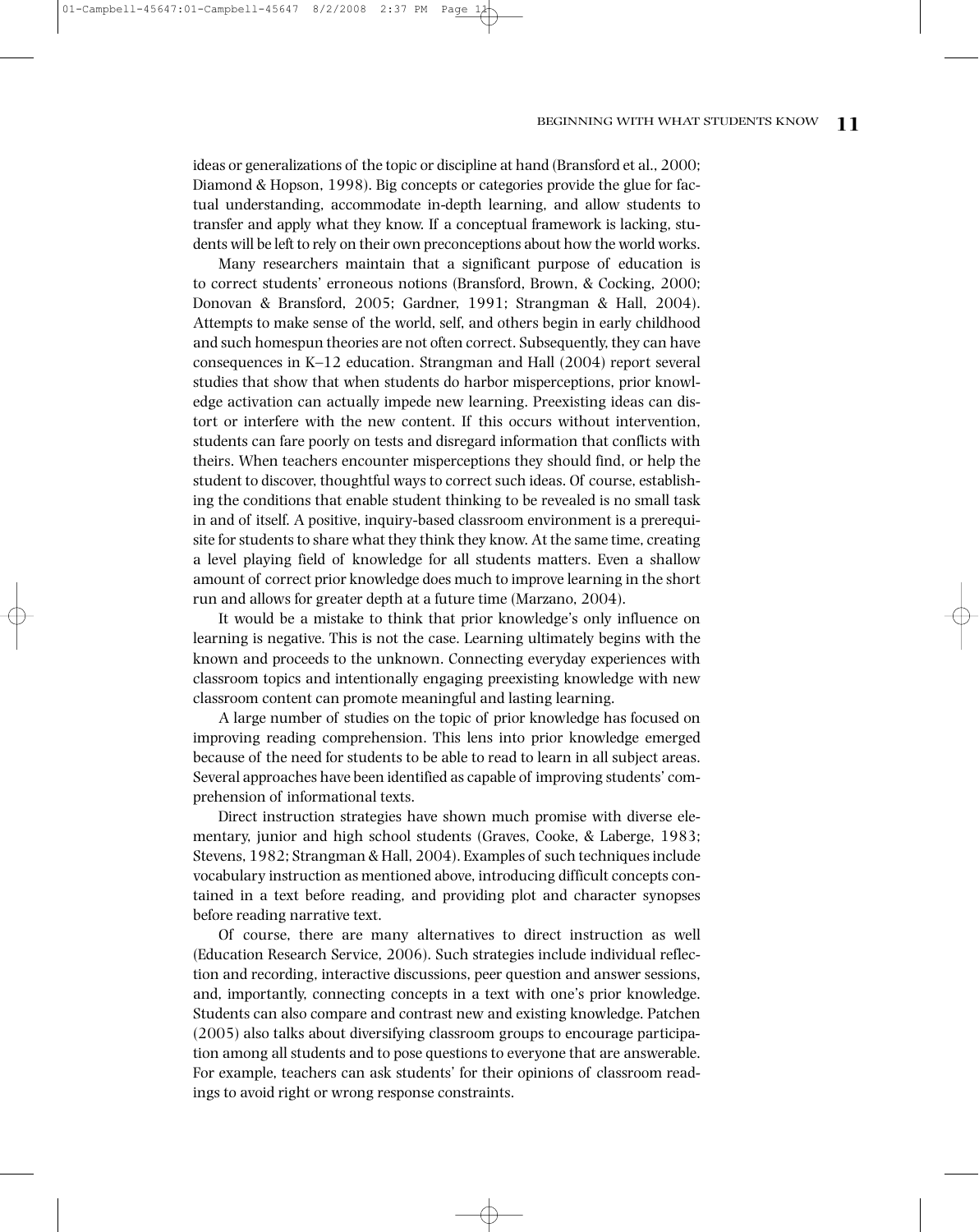For culturally diverse students, previewing can be especially vital in achieving academic success. Sandefur, Watson, & Johnston (2007) explain that some students need explicit frames of reference. The authors recommend "frontloading" the development of prior knowledge through visual media or simply talking about the issue.

It goes without saying that background knowledge is contextual and culturally construed. A challenge for teachers is to insure that all students reach the same high standards while communicating respect for their students' uniqueness. Building a common knowledge base among all students is challenging, and yet, as researchers have shown, good teaching remains good teaching in most environments (Ellison, Boykin, Towns, & Stokes, 2000; Williams, 2006). For example, Williams (2006) explains whether culturally relevant teaching differs from good teaching: "Culturally relevant teaching includes all that is considered good teaching but also takes the learner's cultural background into consideration, building on the student's experiences and affirming his or her cultural identity" (p. 12).

Teachers can strike a balance between commonality and diversity in their classrooms. All students can be helped to acquire the same skills necessary for contemporary society, and at the same time, respect for their diversity can be affirmed. What are strategies that teachers can use to engage students' cultural knowledge? Such techniques consist of asking open-ended questions so that students are not limited to right or wrong responses or approaches (DomNwachukwu, 2005; State of Queensland, 2002).

As the brief literature review reveals, background knowledge plays a significant role in student achievement. There are myriad such strategies for teachers to employ in their classrooms. Building on direct techniques consists of immersing students in hands-on experiences such as science labs, mentoring, or field trips. Building approaches also include teaching key academic vocabulary, previewing what is ahead, and explaining difficult concepts before they are taught in depth. Activating or tapping prior knowledge strategies includes reading, writing, discussing, thinking out loud, and visual cues or organizers.

Engaging students' preexisting knowledge or misperceptions offers teachers one way to informally diagnose their students' baseline. This can then serve as the critical first step in the learning cycle of the classroom. By meeting students where they are, teachers can make informed, strategic decisions about the content to be taught.

In the pages ahead, there are 17 research- and teacher-tested strategies for activating and building student background knowledge as well as resources for finding more.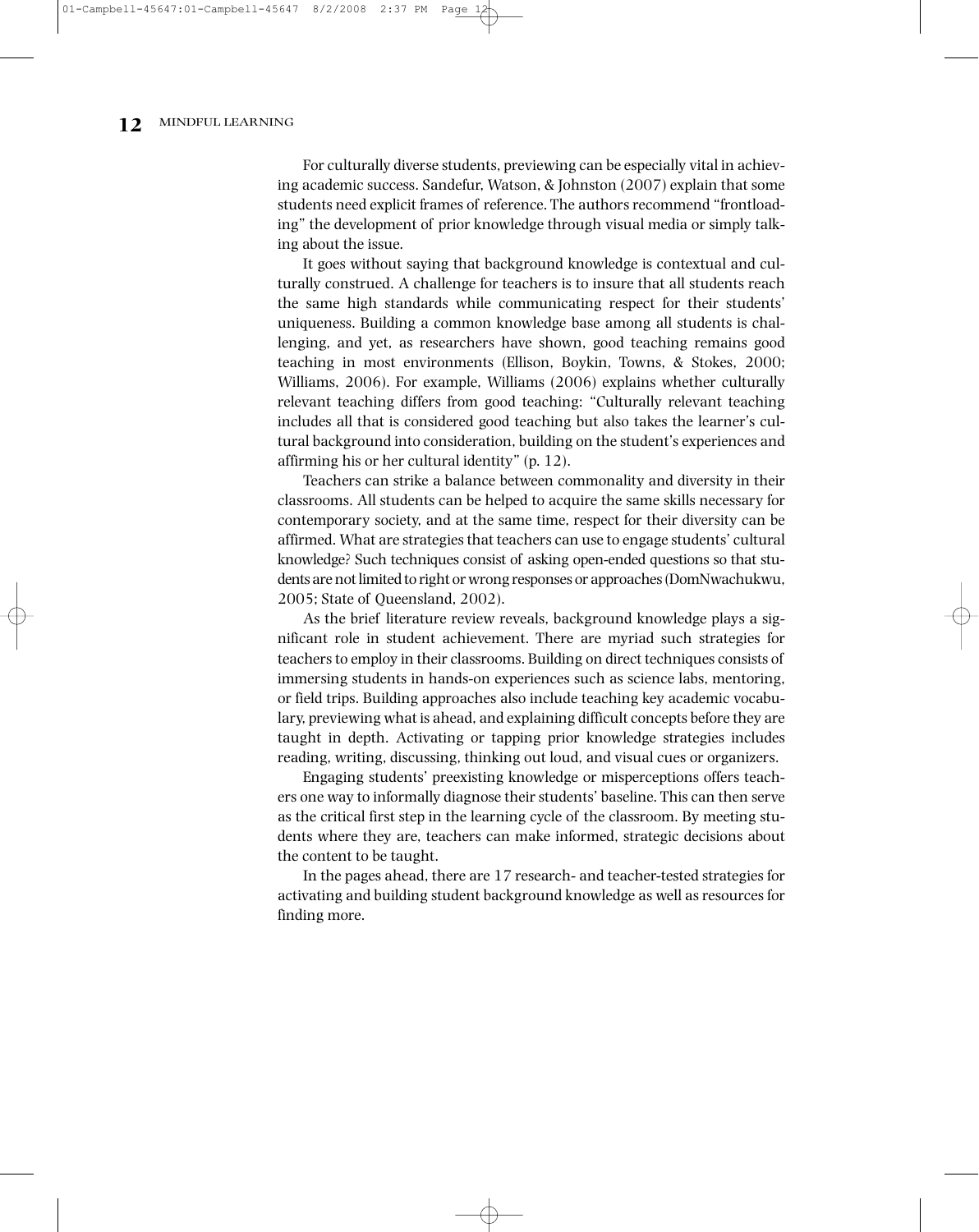# **#1: THE KNOWN AND THE UNKNOWN**

A simple strategy for tapping student prior knowledge is the use of Known and Unknown charts. At the beginning of a lesson or unit, introduce the new topic or concept to the class. Using butcher paper orthe blackboard, draw a chart with two columns. The first column should be labeled The Known and the second The Unknown (see Figure 1.1). To elicit student prior knowledge, ask students openended questions about the concept, such as: What makes stories interesting to read? What makes plants grow? Student responses should be logged as appropriate in either column. Students can also be asked what they are curious about and those responses placed on the chart as well. If content is not suggested by the class, inform students of the additional topics that they'll cover. Ask them where to place those concepts on the chart as well. This will give students a quick preview of what is ahead in theirstudies. During this activity, teachersshould be on the lookout for any student misperceptions. If misinformation is volunteered, reframe the student statement as a question and write it in the second column. Doing this will avoid reinforcing erroneous notions.

This strategy can help teachers fine-tune the content of their instruction. When teachers assess what students know, they can strategically allot time to the areas of greatest need.

| Figure 1.1 | The Known and the Unknown |  |  |
|------------|---------------------------|--|--|
|------------|---------------------------|--|--|

| <b>The Known</b> | <b>The Unknown</b> |  |
|------------------|--------------------|--|
|                  |                    |  |
|                  |                    |  |
|                  |                    |  |
|                  |                    |  |
|                  |                    |  |
|                  |                    |  |
|                  |                    |  |
|                  |                    |  |

Known and Unknown charts can also be completed individually by students as long as the charts are reviewed and any misperceptions are pointed out. The charts can also be saved or posted and referred to as the class progresses through the unit. Some teachers have students check off items as they are learned. Others put the charts away the day they are created and bring them out at the end of a unit for students to compare and contrast their prior knowledge with current content knowledge.

Copyright 2009 by Corwin Press. All rights reserved. Reprinted from *Mindful Learning: 101 Proven Strategiesfor Student and Teacher Success,* by Linda Campbell and Bruce Campbell. Thousand Oaks, CA: Corwin Press, www.corwinpress.com. Reproduction authorized only for the local school site or nonprofit organization that has purchased this book.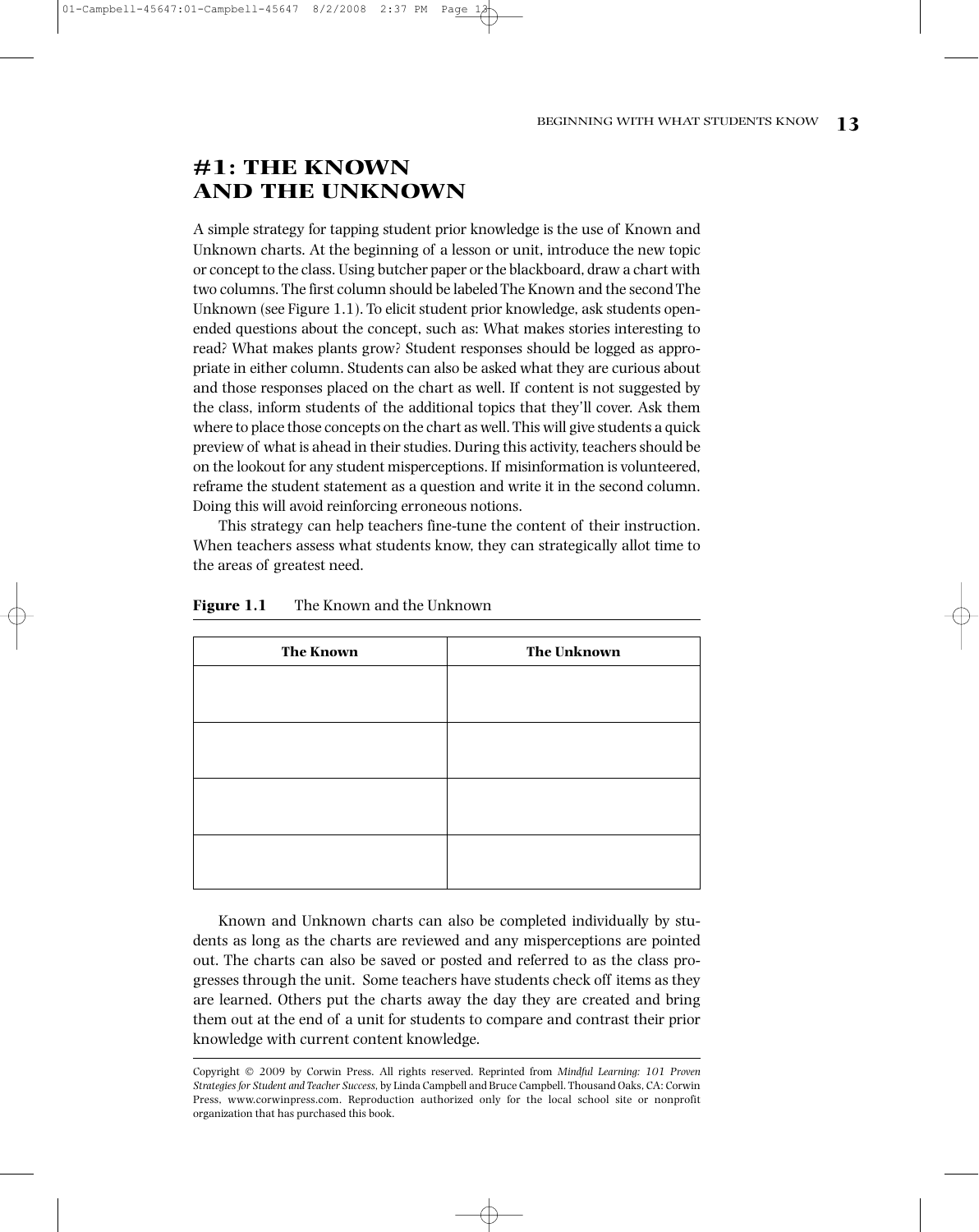# **#2: THINGS I KNOW, THINK I KNOW, WANT TO KNOW**

Make a chart and divide it into three sections titled, What I Know, What I Think I Know, and What I Want or Need to Know (KTN) (see Figure 1.2). After informing students of what they are about to study, ask them to brainstorm what they think they know and want to know about the topic. Ask contributors to identify the appropriate column for their suggestions. List the suggestions, while once again as in Strategy #1 noting any that reflect misinformation. Put the misinformation into the column titled What I Think I Know.

| <b>What I Know</b> | <b>What I Think I Know</b> | <b>What I Want or</b><br><b>Need to Know</b> |
|--------------------|----------------------------|----------------------------------------------|
|                    |                            |                                              |
|                    |                            |                                              |
|                    |                            |                                              |
|                    |                            |                                              |
|                    |                            |                                              |
|                    |                            |                                              |
|                    |                            |                                              |
|                    |                            |                                              |
|                    |                            |                                              |
|                    |                            |                                              |

**Figure 1.2** KTN Chart

A good sequence for the KTN is to first develop a whole-class KWL chart, then small group charts, and then individual charts. This scaffolds students' skills at learning how to tap their own background knowledge. Check the charts for any misinformation and tell students that they'll learn content that clarifies any areas of confusion.

Copyright 2009 by Corwin Press. All rights reserved. Reprinted from *Mindful Learning: 101 Proven Strategiesfor Student and Teacher Success,* by Linda Campbell and Bruce Campbell. Thousand Oaks, CA: Corwin Press, www.corwinpress.com. Reproduction authorized only for the local school site or nonprofit organization that has purchased this book.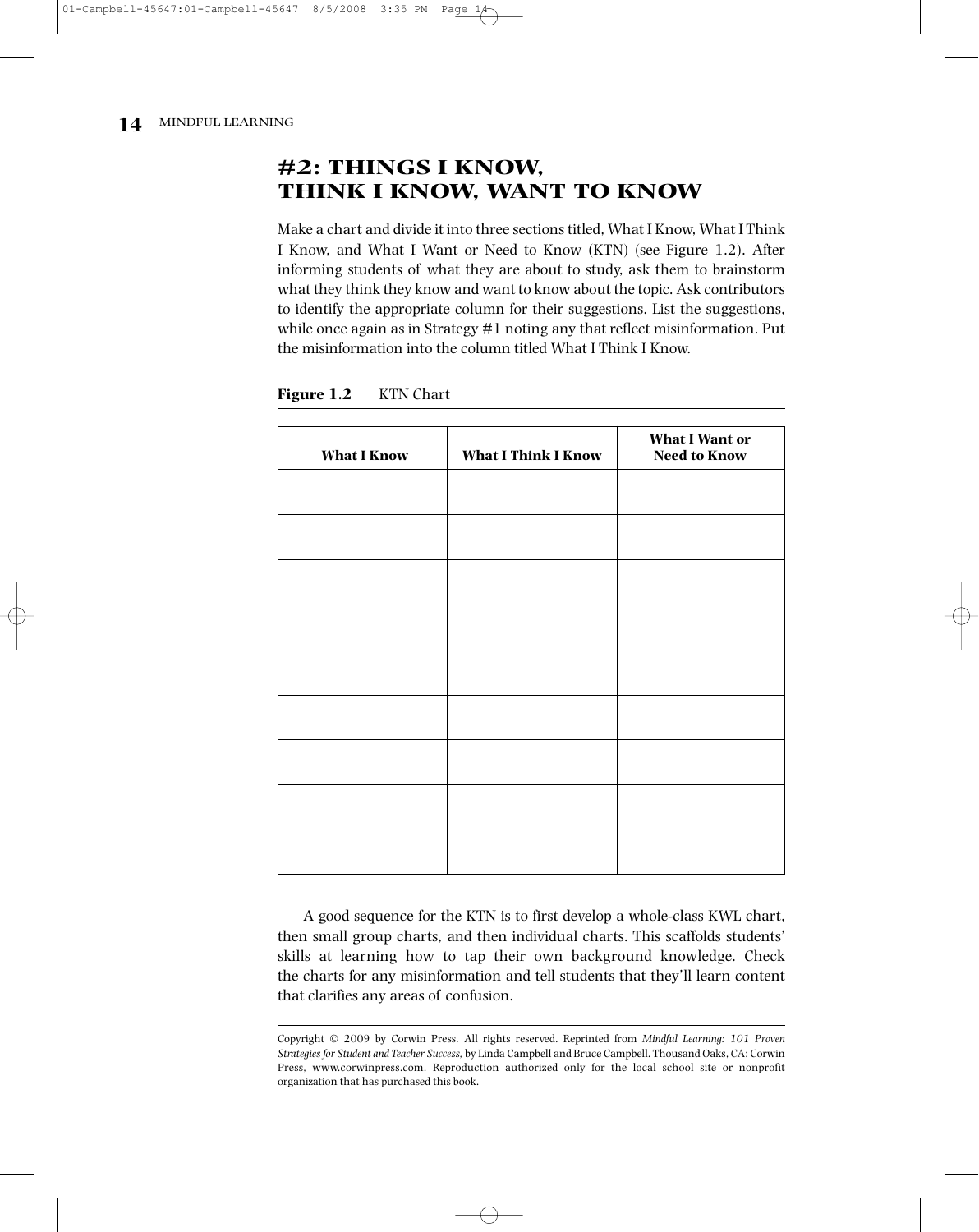# **#3: WHAT I KNOW, WANT TO KNOW, AND LEARNED**

Three-column charts can be drawn that are similar to KTN, as shown below in Figure 1.3. A teacher or student serving as the recorder can log what classmates say they already know about an upcoming lesson, what they want to know, and what they learned (KWL) after instruction. Although this method is similar to the one above, it differs in that it records the entire process of learning from prior knowledge to completed studies. Just like the KTN, this chart can be scaffolded from whole group to small group to individual.

Additional columns are sometimes added to turn the KWL chart into a learning log. For example, a fourth column might be labeled "What Else I Want to Learn," then a fifth could be labeled "How I Used the Information." It is advisable that students chart the new vocabulary they acquired to reinforce their background knowledge for future studies.

| <b>What I Know</b> | <b>What I Want to Know</b> | <b>What I Learned</b> |
|--------------------|----------------------------|-----------------------|
|                    |                            |                       |
|                    |                            |                       |
|                    |                            |                       |
|                    |                            |                       |
|                    |                            |                       |
|                    |                            |                       |
|                    |                            |                       |
|                    |                            |                       |
|                    |                            |                       |
|                    |                            |                       |
|                    |                            |                       |
|                    |                            |                       |
|                    |                            |                       |
|                    |                            |                       |
|                    |                            |                       |
|                    |                            |                       |

**Figure 1.3** KWL

Copyright 2009 by Corwin Press. All rights reserved. Reprinted from *Mindful Learning: 101 Proven Strategiesfor Student and Teacher Success,* by Linda Campbell and Bruce Campbell. Thousand Oaks, CA: Corwin Press, www.corwinpress.com. Reproduction authorized only for the local school site or nonprofit organization that has purchased this book.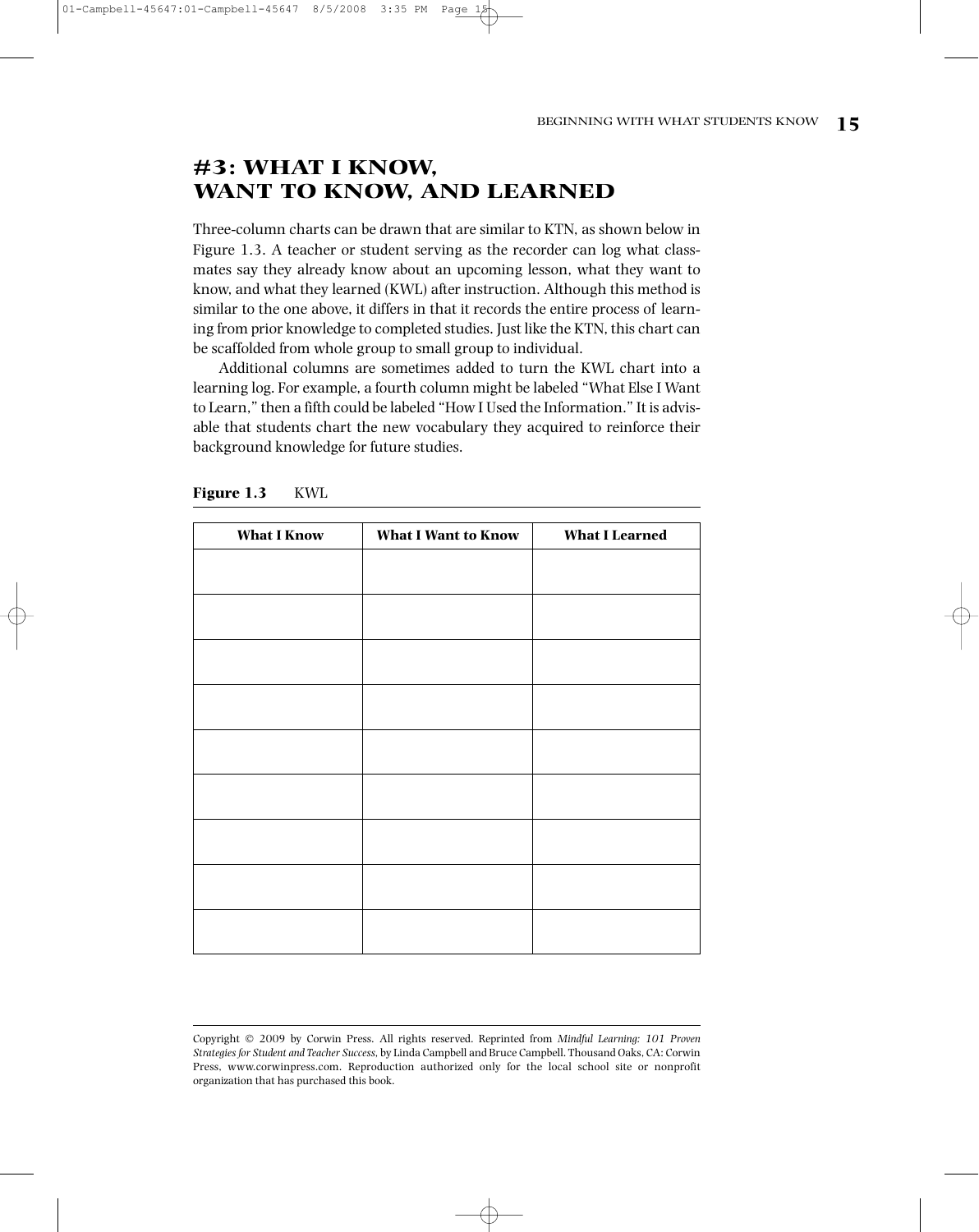# **#4: GETTING ORGANIZED GRAPHICALLY**

Students' prior knowledge can be tapped with simple graphic organizers. Graphic organizers are diagrams that visually display information. Depending on their structure, they can show relationships among data, such as hierarchies or subcategories, to use for many purposes as they assist students in visually organizing information and isolating important details. For the first example in Figure 1.4, students were asked to write a given topic in the center of a piece of paper (Step A). Next, for Step B, they brainstormed topics they knew were related to the topic in Step A. As they progressed through the unit, they added concepts to their organizers as shown in Step C.





Copyright 2009 by Corwin Press. Allrightsreserved. Reprinted from *Mindful Learning: 101 Proven Strategies for Student and Teacher Success,* by Linda Campbell and Bruce Campbell. Thousand Oaks, CA: Corwin Press, www.corwinpress.com. Reproduction authorized only for the local school site or nonprofit organization that has purchased this book.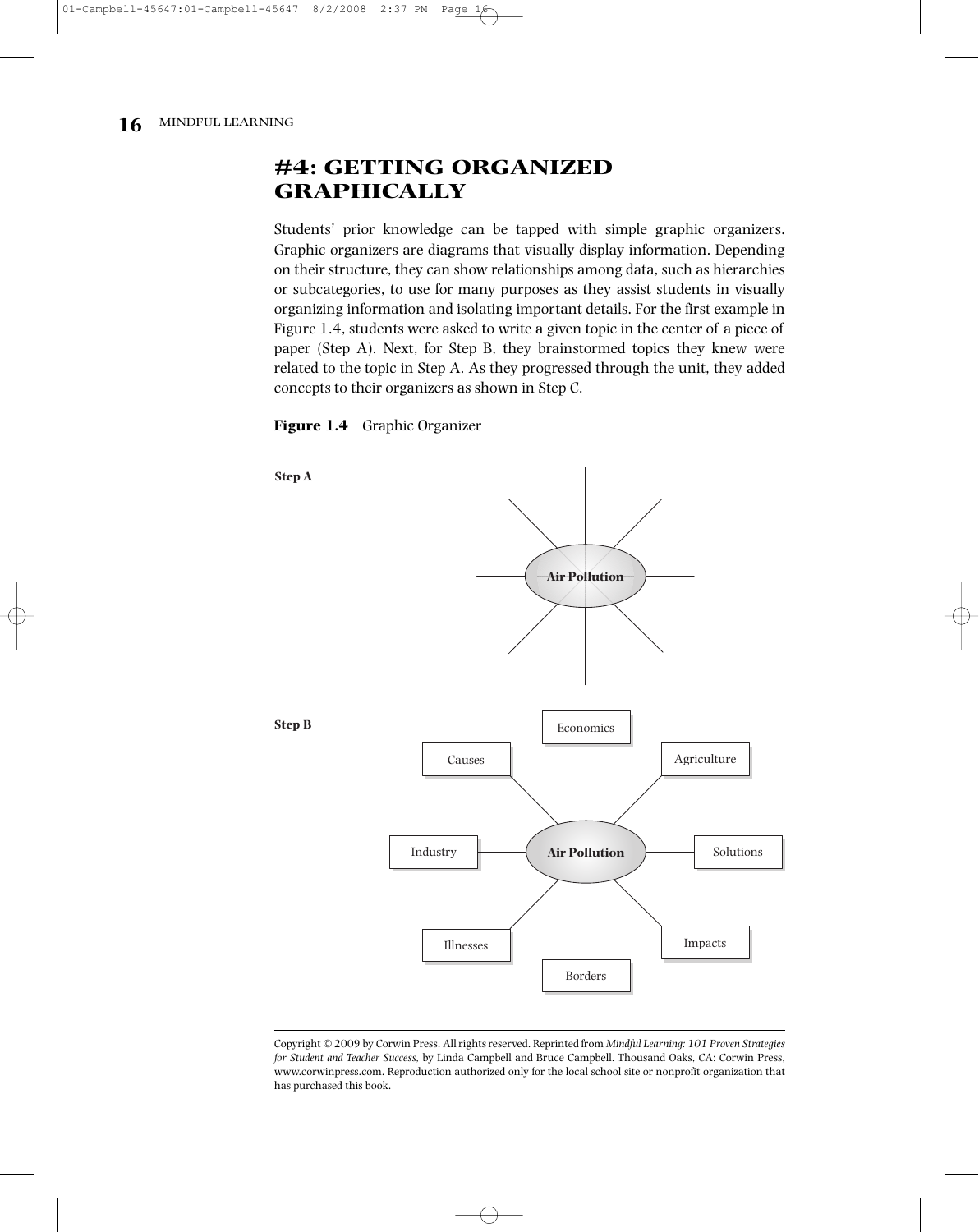## BEGINNING WITH WHAT STUDENTS KNOW **17**



01-Campbell-45647:01-Campbell-45647 8/2/2008 2:37 PM Page 17

Copyright 2009 by Corwin Press. All rights reserved. Reprinted from *Mindful Learning: 101 Proven Strategies for Student and Teacher Success,* by Linda Campbell and Bruce Campbell. Thousand Oaks, CA: Corwin Press, www.corwinpress.com. Reproduction authorized only for the local school site or nonprofit organization that has purchased this book.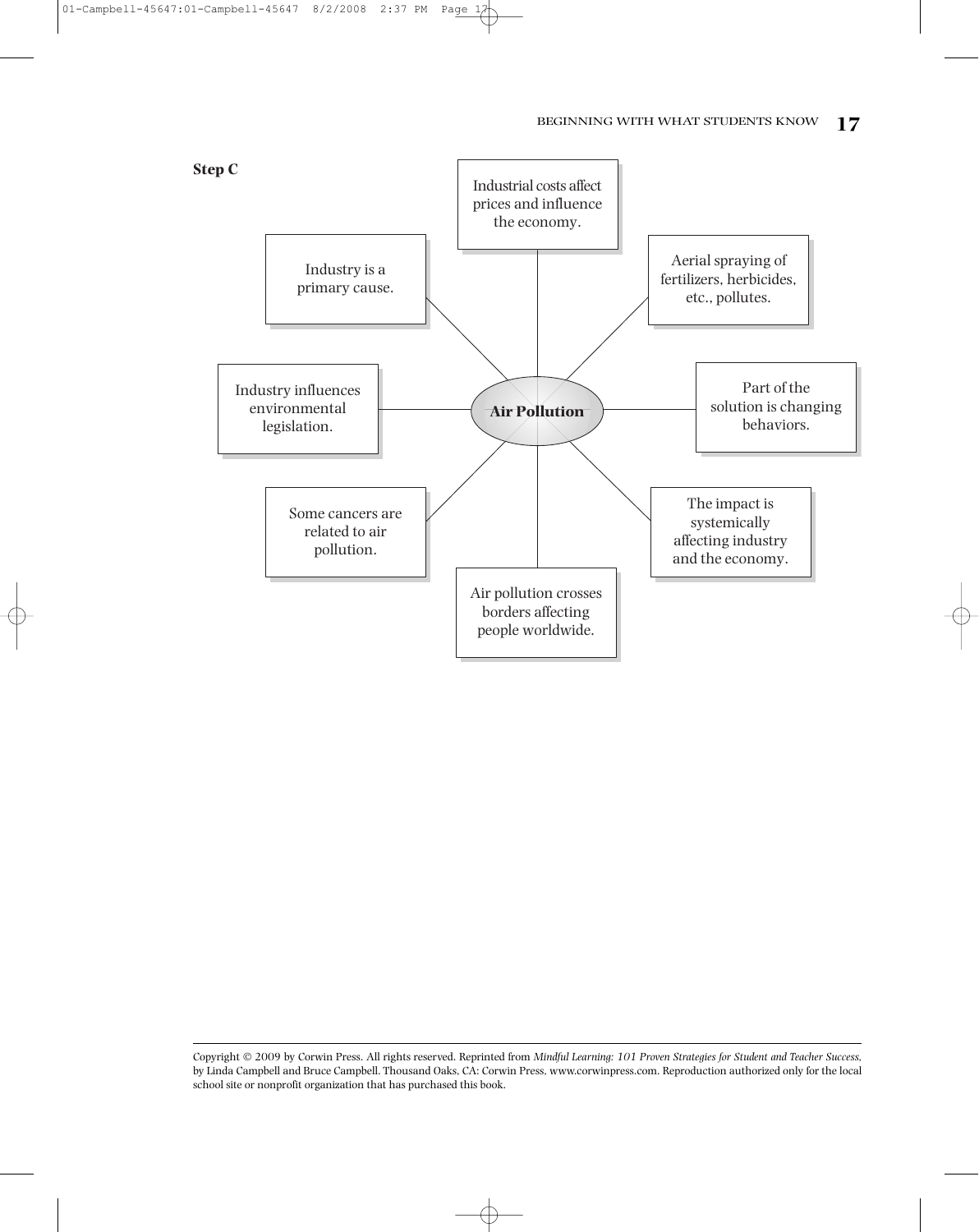# **#5: VISUAL SEQUENCING**

Background knowledge can be assessed or developed by visually identifying the steps of a lesson, a sequence of events, or a cyclical process. Two templates are provided in Figure 1.5: a flow chart and a cycle. At the beginning of a unit, either give students copies of one of the templates below or ask them to draw what you model on a chart or white board. Next, ask students to identify the potential steps or stages of the process—how one event leads to the final outcome—and to place the steps on the visual diagram. As they progress through their studies, students should correct earlier assumptions and elaborate on each component.



**Figure 1.5** Flow Charts

Copyright 2009 by Corwin Press. All rights reserved. Reprinted from *Mindful Learning: 101 Proven Strategiesfor Student and Teacher Success,* by Linda Campbell and Bruce Campbell. Thousand Oaks, CA: Corwin Press, www.corwinpress.com. Reproduction authorized only for the local school site or nonprofit organization that has purchased this book.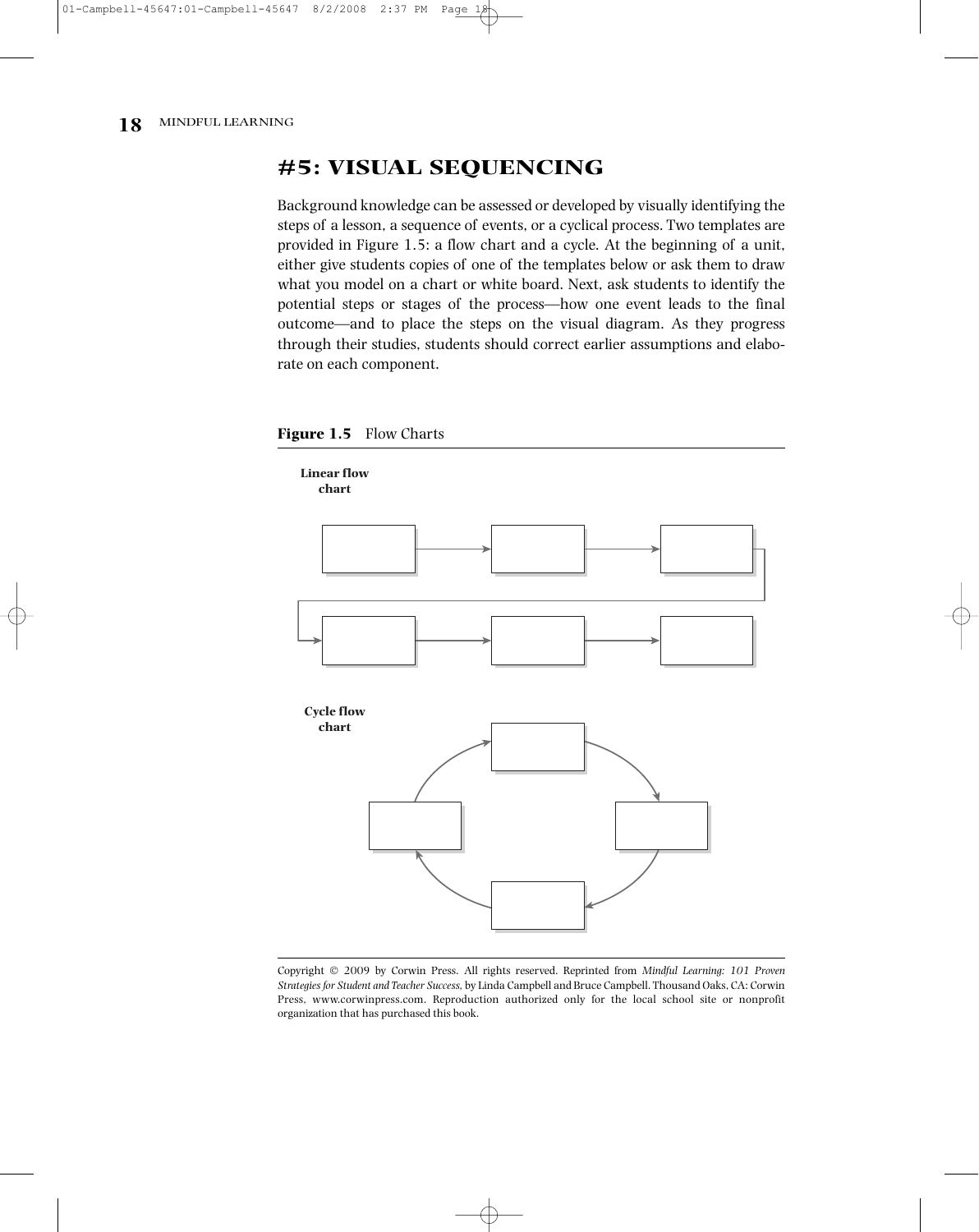# **#6: VISUALIZING CAUSE AND EFFECT**

01-Campbell-45647:01-Campbell-45647 8/2/2008 2:37 PM Page

Students can be asked to explain their assumptions about the causes and effects of a particular event. Later, as they study the phenomena, they can compare and contrast their previous notions with what they learned. Cause and effect charts (see Figure 1.6) are helpful when analyzing a social phenomenon, historical event, or scientific process.





Copyright 2009 by Corwin Press. All rights reserved. Reprinted from *Mindful Learning: 101 Proven Strategies for Student and Teacher Success,* by Linda Campbell and Bruce Campbell. Thousand Oaks, CA: Corwin Press, www.corwinpress.com. Reproduction authorized only for the local school site or nonprofit organization that has purchased this book.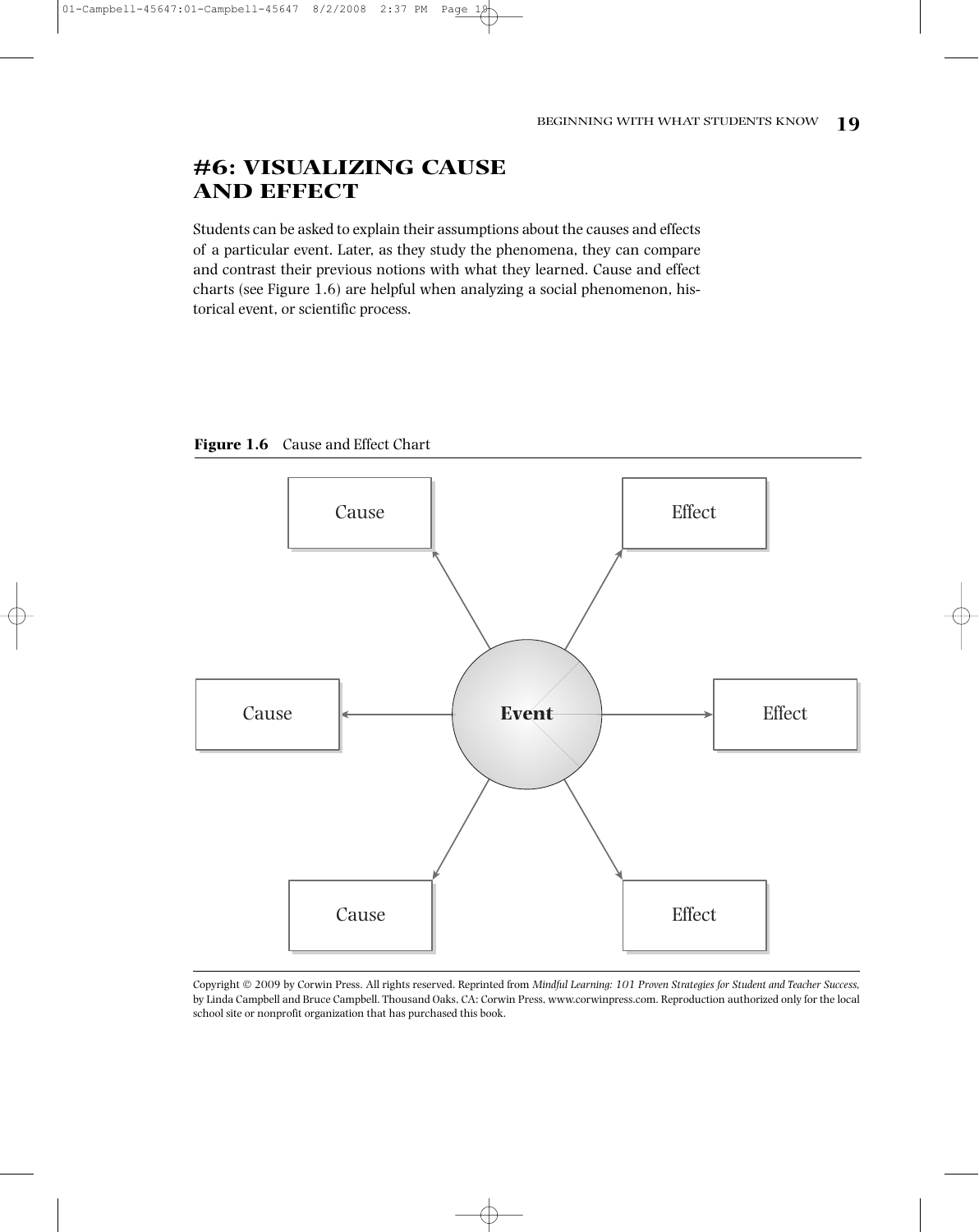# **#7: SEEING SIMILARITIES AND DIFFERENCES**

Visually identifying similarities and differences among concepts can increase student thinking and understanding. Teachers can use simple graphic forms such as visual analogies in Figure 1.7A or Venn diagrams in Figure 1.7B to engage student prior knowledge, to associate new content with topics students already know, and to compare and contrast their notions before and after instruction. Students can also make copies of these or other visuals and use them to track their learning.







**Figure 1.7B** A Venn Diagram of Similarities and Differences

Copyright 2009 by Corwin Press. All rights reserved. Reprinted from *Mindful Learning: 101 Proven Strategiesfor Student and Teacher Success,* by Linda Campbell and Bruce Campbell. Thousand Oaks, CA: Corwin Press, www.corwinpress.com. Reproduction authorized only for the local school site or nonprofit organization that has purchased this book.